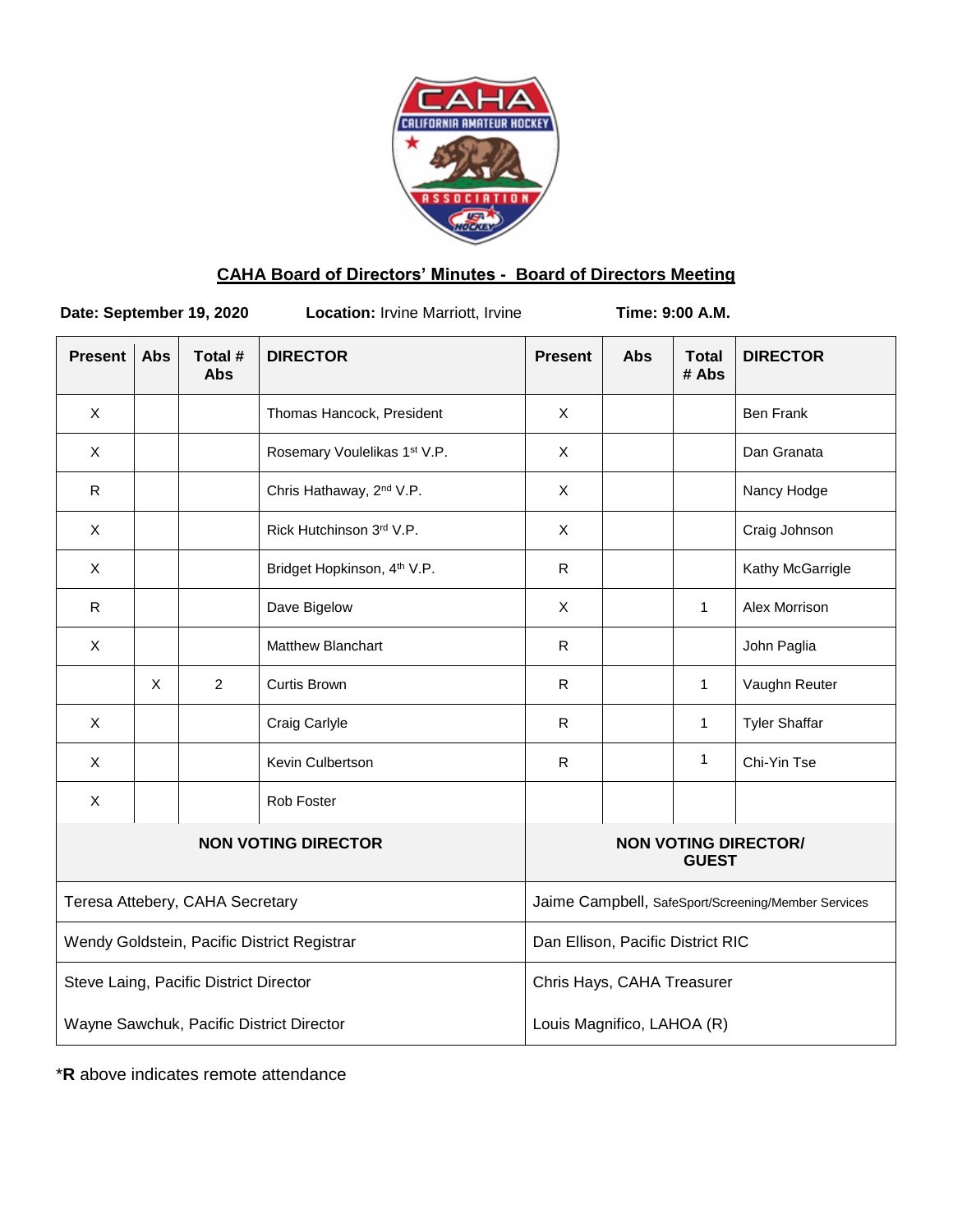# **President – Tom Hancock**

Tom called the meeting to order at 9:10am, there are 11 voting directors in the room and 6 on Zoom, therefore we have a quorum. (Note: Craig Johnson joined the room later and Kathy McGarrigle joined the Zoom later getting us to 19 voting Directors in total).

Rosemary Voulelikas motioned to approve the minutes with correction; 2nd by Craig Carlyle **MOTION PASSED**

Tom noted the divisive situation that COVID has put the board in. Our job is to govern hockey in California while also respecting each other's opinions. There are a number of teams traveling out of state. Travel permits and rosters are being submitted. Incorrect documentation is being found and those permits/rosters are not being approved.

Tom appreciates everyone's efforts as we are navigating the current landscape we are in.

# **Finances – Chris Hays**

Chris handed out copies of current financial statements. Due to the current situation of not having teams formed and USA Hockey membership status the presentation of the budget for approval will be tabled to the November meeting.

USA Hockey registration in California is currently at 45% of normal seasons.

# **Member Services – Jaime Campbell**

Jaime emailed the board and leagues the annual registration information earlier this week. Annual program fees are due no later than October 31. Due date for team fees will be adjusted based on when tryouts occur.

#### **Legal Counsel – Geoff Leibl**

Youth coaches are now OK under AB5 as independent contractors, unless they are working for a rink/club as employees. ABC Test still applies. AB1857 & AB2257 carved out exemptions, both passed unanimously.

Tom & Geoff will put together a matrix to send out to the board. Geoff will further research handling the status of paid board members (ie Commissioners, etc)

#### **SafeSport & Screening – Jaime Campbell**

Jaime sent email related to SafeSport to the board and leagues earlier this week. **All board members are required to be SafeSport and Screening compliant.**

There have been 5 SafeSport complaints this season – 4 of which are regarding illegal billets. There is 0 (zero) tolerance for this. This is coming from the USOC.

As a reminder Screening is now under SafeSport managed by the National Office. Jaime sent email related to Screening to the board and leagues earlier this week. California is at ~15% of normal for members screened.

Screening appeals committees are busy. The affiliates no longer manage or give input, they can only provide history when requested. The appeals committee will ask affiliate for history if they want when reviewing an appeal.

First time DUI offenders are now being included/captured even though they previously were not. Everything is coming up, they are no longer just looking back a set number of years.

#### **Dispute/Discipline – Rosemary Voulelikas**

There have been no penalty reviews at this time.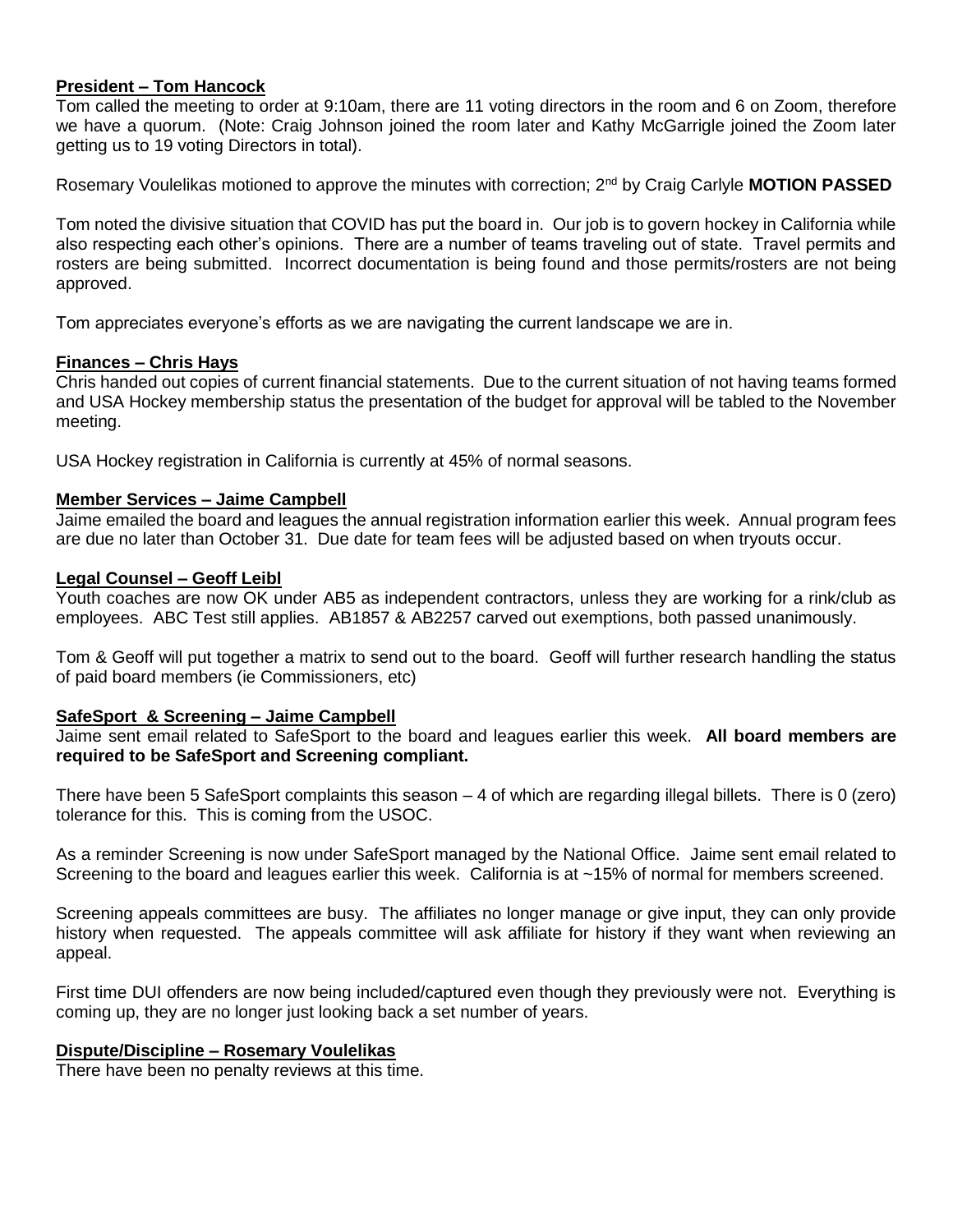## **ADM – Ben Frank**

Ken Martel is still holding regular meetings with select group of hockey leaders/coaches in California. Ben was requested to send a list of members and to provide meeting updates to Tom and the Registrars so we can be aware of topics being discussed and understand who is involved. Leagues can suggest adding additional members if wanted.

## **Youth Council – Chris Hathaway**

There have been 3 player up requests so far this season. All were girls and all have been approved.

Wendy Goldstein requested that final decisions that have an impact on rosters are communicated to the Registrars (Wendy, Nancy Hodge & Teresa Attebery)

#### **Tier Commissioner – Kevin Culbertson**

Teams have started playing games and we have had a few GM's to date. We need to discuss/adjust required game counts for playoff qualification should teams fall short due to COVID restrictions.

#### **High School Commissioner – Rosemary Voulelikas**

The High School committee met last Wednesday. Committee members are Chair: Rosemary Voulelikas; League Commissioners Matt Blanchart; Shane Galaviz and Mark Petrovich; Tom Hancock & Teresa Attebery

It is looking like CAHA will have 5 1A teams and 3 1B teams. Leagues plan to start playing in early January.

League Commissioners are canvasing the schools/teams for input on tryout dates. All High School teams regardless of division will be allowed to hold tryouts at the same time.

#### **Girls/Women's Commissioner – Bridget Hopkinson**

Nothing to report

#### **Pacific District – Wayne Sawchuk**

Girls Tier Pacific District tournament is being held in Fairbanks, AK Feb 18-21; Boys Tier I (18U, 16U, 15O and 14U) being held in Irvine, Feb 25-28.

Kris Knauss is on the USA Hockey sub-committee for Nationals and they would like to do everything possible to host the event on the current dates.

Girls Pacific District Player Development camp will be held in Henderson, NV April 8-11.

Kathy McGarrigle mentioned that there was a request to hold a separate camp for the Girls as the Pacific District was 60% of the multi-district camp, yet the Pacific District had no input. There were regular issues with dates that impacted the Girls who could attend. We want to be able to really showcase the girls from our disctrict. There is big growth in Washington.

Boys Pacific District Player Development camp will be held in Nevada May 6-9.

Pacific District Goalie camp will be held August 6-8, location TBD. 06 & 07 birth years will be invited.

The next Pacific District board meeting will be held virtually.

#### **Pacific District – Steve Laing**

Steve reported that nationally there are 22K members screened and there have been 178 or .08% that have been disqualified.

This is a USA Hockey playing rule year. Steve may be writing a proposal to submit for consideration.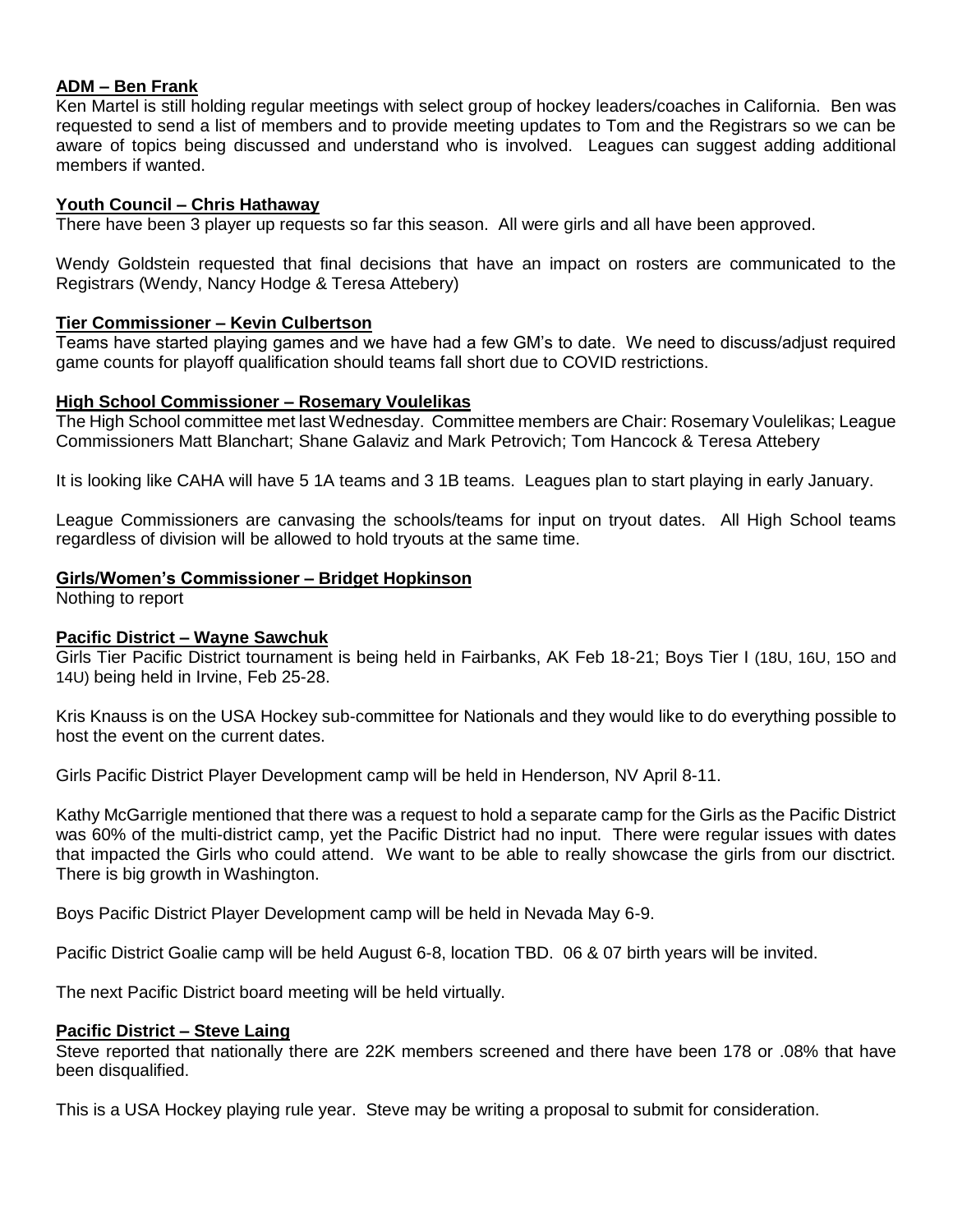There is a big push from AAU to pull clubs/teams away from USAH.

There is no COVID insurance coverage. This is excluded from all policies and no insurance companies are providing coverage for this. USA Hockey insurance costs are increasing.

We are seeing changes in our sport and this administration needs to embrace the change. There are some areas in the US that are playing non-check.

Reminder of the declaration of safety, fair play and respect.

Kathy McGarrigle mentioned that all Pacific District Girls Reps are OK with a short turn around to Girls Nationals and supporting pushing the current dates out to allow more time for season play. Alex Morrison commented that moving the dates would allow for more flexibility to schedule more games. Steve will have a response in the next 7-10 days regarding a date change.

USA Hockey really wants Nationals to occur as currently scheduled and has mentioned the possibility of using "super sites".

Team fees for Pacific District events have not yet been set, but they will not be higher than last year and could even be less.

# **Pacific District Registrar – Wendy Goldstein**

Wendy mentioned that current registrations are at ~50% of normal, but expects numbers to come back up to normal once California starts play.

Geoff Leibl asked additional questions regarding billeting and what triggers the billeting requirements to kick in. Per Jaime, it is any time a club/coach brings a player to the area with the intent to play.

#### **Appeals**

There were appeals from a club in both leagues regarding the decision to not allow A/BB/B tournament rosters. Appeal was approved and CAHA will allow/approve A/BB/B tournament rosters with appropriate Travel Permit and required documentation. Each roster submitted is being reviewed for team make-up and any team with 3 or more players from another club will be questioned by Tom.

#### **Pacific District Referee in Chief – Dan Ellison**

Dan reported that registrations for Officials is also down. The expectation is that once the state allows youth sports and games are being scheduled, that the registrations will pick up.

Dan requested that there is at least a 2 week notice for any special requirements (i.e. electronic whistles).

Any Official who gets suspended as a player has their suspension carried over to officiating. Since information regarding players and officials are in separate data bases, there are sometimes delays in Dan receiving this information.

Dan anticipates that there may be some challenges with the emphasis on the fair play/respect rule especially as it relates to celebrations. There could be some missteps. The  $1<sup>st</sup>$  offense is supposed to be a warning.

Dan sees a lot of positives coming with the younger group of upcoming officials. Players being rewarded with being able to work playoffs is a great encouragement. Dan thanks CAHA for their support of the Officials.

#### **CAHA calendar**

Bridget Hopkinson motioned to move A/BB/B state playoffs to May 21-23; 2nd by Ben Frank **MOTION PASSED** (note: this does not impact tryout dates for the 21-22 season)